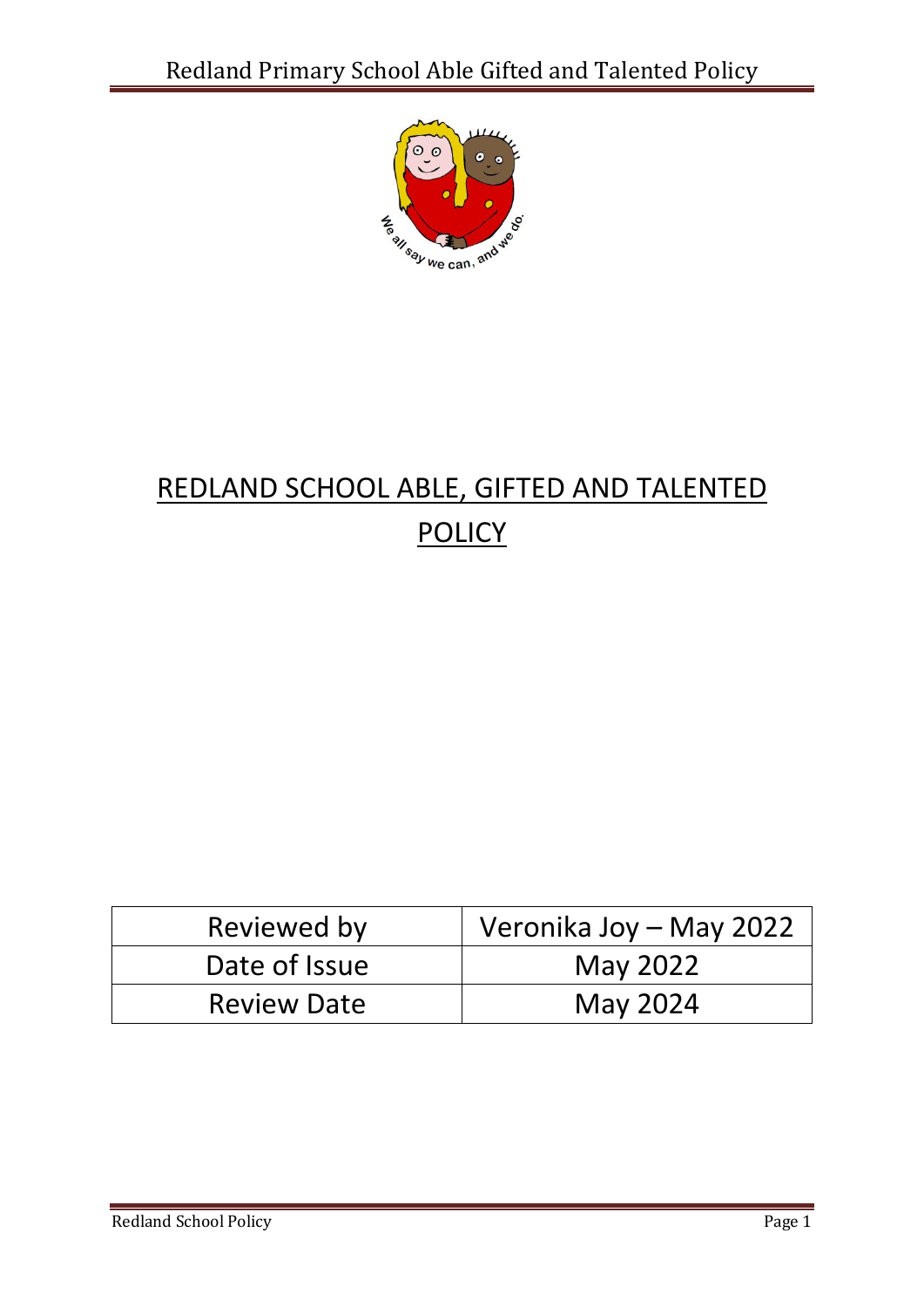Definitions for the purposes of this policy are as follows:

**Gifted**: Pupils whose academic ability places them significantly above the average for their age.

**Talented**: Pupils whose ability in the arts, PE, sport and leadership are significantly above average for their age.

## **Aims and Philosophy**

At Redland School we aim to:

- Realise children's potential by providing equal opportunities
- Develop the school as a centre of learning excellence
- Foster and nurture enthusiasm, creativity, excitement and enjoyment

We will achieve this by:

- Providing stimulation, challenge and support across the school
- Recognising different starting points for learning
- Planning imaginative and creative work in all curriculum areas
- Creating opportunities for independent learning and open-ended investigation
- Developing extension and enrichment activities including Enrichment Days covering different aspects of the curriculum
- Providing opportunities to develop teamwork and leadership skills
- Developing thinking skills and problem-solving skills
- Creating opportunities for children to develop their communication and presentation skills

## **Roles and responsibilities**

The class teachers are responsible for:

- Identifying potentially More Able children
- Informing the subject leaders of these children
- Providing a suitably differentiated curriculum to allow all children to experience challenge across a range of subjects
- Liaising with outside agencies where necessary

## **Identifying More Able children**

We will use a variety of approaches to identify Able, Gifted and Talented (AG&T) learners as we believe **no one method of identification should be used in isolation**. We also agree with the following:

- No one method of identification can be entirely accurate
- Some types of ability may be easier to recognise than others
- Ability and academic achievement are not the same thing
- There is a range of strategies aimed at helping to identify AG&T children all methods have their strengths and weaknesses